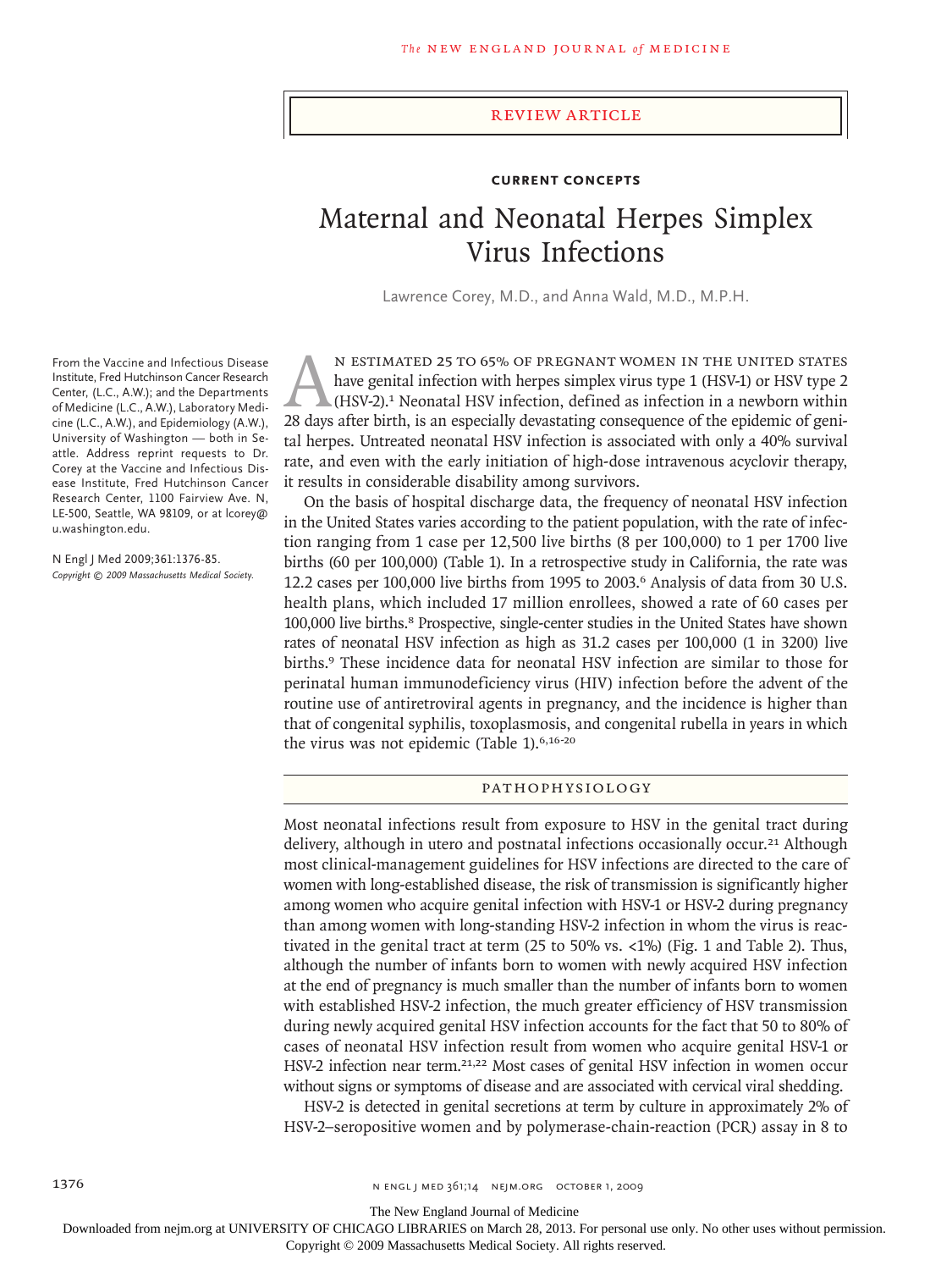15% of HSV-2–seropositive women.<sup>24,25</sup> Almost none of this viral shedding is accompanied by clinically detectable genital lesions. Despite the frequent exposure to HSV during birth, neonatal herpes develops in less than 1% of infants delivered vaginally to women with HSV-2 shedding at term.21,22,26 The discrepancy between the high shedding rate among women with established HSV-2 infection and the low neonatal-transmission rate suggests a role of transplacental antibodies in abrogating the risk of infection. This difference between the risk of neonatal transmission associated with initial acquisition of HSV during pregnancy and the risk associated with reactivation of previous infection contributes to the divergent patient care and public health strategies that have been suggested to address neonatal HSV infection.

#### Diagnosis

Genital HSV infections are often subclinical and, even if symptomatic, have nonspecific signs and symptoms. Case series have shown that most primary genital herpes infections in pregnant women are not diagnosed accurately by clinicians.<sup>27</sup> Pregnant women who present with HSV infection should undergo both a type-specific serologic assay and a test of the virus to identify and type the HSV infection.24 This approach allows the clinician to objectively determine which infants are at highest risk for infection. Laboratory tests include viral isolation in culture or direct fluorescence antibody studies to detect viral protein in genital lesions, or PCR to test for the presence of viral DNA.<sup>24</sup> PCR assessment is the most sensitive and usually the most rapid measure.<sup>28</sup> Accurate type-specific serologic assays are based on the difference in epitope-specific immune responses to the HSV glycoprotein G molecule of HSV-1 and HSV-2; occasionally, tests based on whole-antigen response are reported inaccurately as being type-specific by diagnostic laboratories. Similarly, commercial assays of IgM antibodies against HSV-1 and HSV-2 are not validated in pregnant women or in infants. Antibodies against glycoprotein G type 1 or glycoprotein G type 2 tend to develop reasonably late in the course of infection — at 2 to 12 weeks; hence, detection of the virus in a seronegative woman or discordance between the type of viral isolate and antibody status (e.g., an HSV-2 isolate in a mother with only HSV-1 antibodies) indicates recently acquired infection.

## MANIFESTATIONS OF NEONATAL HSV Infection

Congenital HSV infection is rare; it shares clinical features such as microcephaly, hydrocephalus, and chorioretinitis with other congenital infections and is usually manifested by clinical abnormalities at birth. Postnatal acquisition of HSV is almost always due to HSV-1 and is associated with contact with hospital personnel or family members who are shedding HSV-1.29 Ritual circumcision that involves suctioning of the wound with the mouth also has been associated with neonatal HSV-1 infection.<sup>30</sup>

Most neonatal infections result from exposure to HSV during delivery. The clinical presentation of these infections has been divided into three categories, each of which is associated with different outcomes and clinical manifestations. Neonates with infections that are confined to the skin, eyes, and mucosa, which account for about 45% of most case series, often have vesicular lesions on the skin, eye, or mouth and, by definition, have no central nervous system (CNS) or visceral-organ involvement (i.e., normal results of cerebrospinal fluid analysis and normal neurologic and computed tomographic [CT] findings, with no evidence of conditions such as pneumonitis, hepatitis, and coagulation problems). Systemic therapy is required; otherwise, further progression of the infection may occur. However, with high-dose intravenous acyclovir, the long-term developmental outcome of this form of neonatal herpes is good. Children with herpes infection that is confined to the skin, eyes, and mucosa often have recurrent outbreaks of cutaneous herpes during early childhood. Suppressive antiviral therapy reduces the frequency of these recurrences, but breakthrough infections may still occur.

CNS-associated infections, which account for 30% of most large case series, are associated with lethargy, poor feeding, and seizures; cutaneous lesions may or may not be present. Pleocytosis is usually present, HSV DNA in the cerebrospinal fluid is the most sensitive laboratory test for confirming the diagnosis, and analysis of samples obtained early in the course of the disease may have false negative results. Among infants with CNS HSV infection, the morbidity is higher among infants with HSV-2 infection than among those with HSV-1 infection and may include developmental delay, epilepsy, blindness, and cognitive disabilities. Prompt initiation of therapy influences

The New England Journal of Medicine

Downloaded from nejm.org at UNIVERSITY OF CHICAGO LIBRARIES on March 28, 2013. For personal use only. No other uses without permission.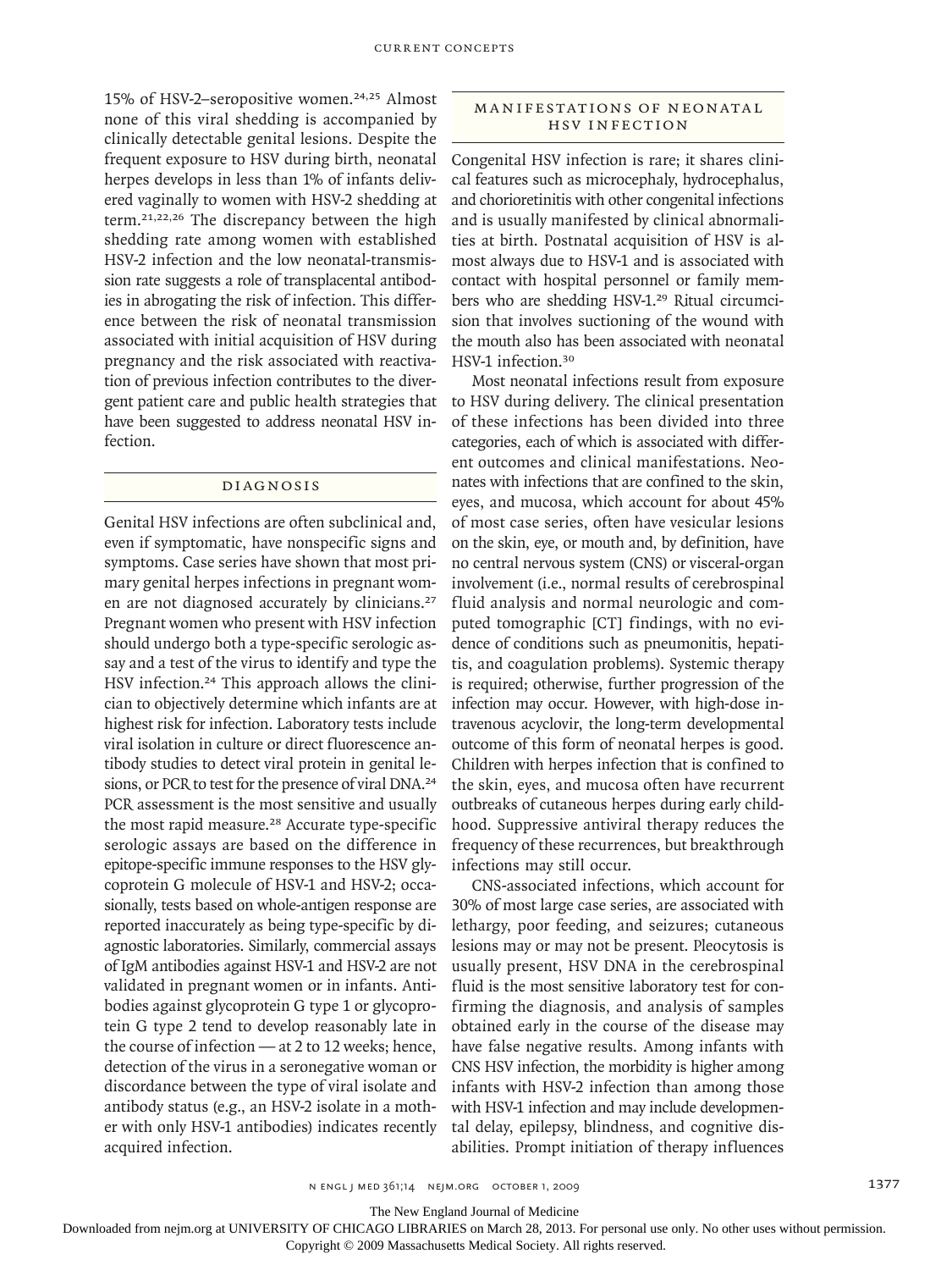| Table 1. Incidence of Neonatal HSV Infection and Other Congenital Infections in North America.* |              |                                       |                                                     |  |  |  |
|-------------------------------------------------------------------------------------------------|--------------|---------------------------------------|-----------------------------------------------------|--|--|--|
| Infection and Type of Data                                                                      | <b>Dates</b> | Rate (no. per<br>100,000 live births) | Reference                                           |  |  |  |
| Neonatal HSV infection                                                                          |              |                                       |                                                     |  |  |  |
| National or state surveillance system                                                           |              |                                       |                                                     |  |  |  |
| Canada                                                                                          | 2000-2003    | 5.9                                   | Kropp et al. <sup>2</sup>                           |  |  |  |
| Washington State                                                                                | 2000-2004    | 11.5                                  | Hofmann J, Stenger M: personal commu-<br>nication   |  |  |  |
| Ohio                                                                                            | 1999-2003    | 5.8 <sub>1</sub>                      | Ohio Department of Health <sup>3</sup>              |  |  |  |
| Hospital discharge data                                                                         |              |                                       |                                                     |  |  |  |
| <b>Washington State</b>                                                                         | 1987-2002    | 8.4                                   | Mark et al. <sup>4</sup>                            |  |  |  |
| New York City                                                                                   | 1994-2003    | 13.4                                  | Schillinger et al. <sup>5</sup>                     |  |  |  |
| California                                                                                      | 1995-2003    | 12.2                                  | Morris et al. <sup>6</sup>                          |  |  |  |
| California                                                                                      | 1985-1995    | 11.5                                  | Gutierrez et al. <sup>7</sup>                       |  |  |  |
| Integrated Health Care Information Services<br>National Managed Care Benchmark<br>Database      | 1997-2002    | 60.0                                  | Whitley et al. <sup>8</sup>                         |  |  |  |
| Prospective cohort study of pregnant women -<br>Washington State                                | 1982-1999    | 31.2                                  | Brown et al. <sup>9</sup>                           |  |  |  |
| Congenital syphilis;                                                                            |              |                                       |                                                     |  |  |  |
| Washington State                                                                                | 1996-2004    | 0.8                                   | Hofmann J, Stenger M: personal commu-<br>nication   |  |  |  |
| <b>United States</b>                                                                            | 2002         | 11.2                                  | CDC <sup>10</sup>                                   |  |  |  |
| Toxoplasmosis - Ohios                                                                           | 1999-2003    | $<1.0$ <sup>+</sup>                   | Ohio Department of Health <sup>3</sup>              |  |  |  |
| Group B streptococcal disease                                                                   |              |                                       |                                                     |  |  |  |
| Selected counties in 10 states                                                                  | 2006         | 40.0                                  | CDC <sup>11</sup>                                   |  |  |  |
| Ohio                                                                                            | 1999-2003    | 44.6                                  | Ohio Department of Health <sup>3</sup>              |  |  |  |
| Rubella                                                                                         |              |                                       |                                                     |  |  |  |
| <b>United States</b>                                                                            | 1970         | 2.1                                   | Cochi et al. <sup>12</sup>                          |  |  |  |
| <b>United States</b>                                                                            | 1995-2005    | < 0.1                                 | CDC <sup>13</sup>                                   |  |  |  |
| HIV infection                                                                                   |              |                                       |                                                     |  |  |  |
| Washington State                                                                                | 2001-2008    | 0.4                                   | Washington State Department of Health <sup>14</sup> |  |  |  |
| Michigan                                                                                        | 1993-2000    | 5.4                                   | CDC <sup>15</sup>                                   |  |  |  |
| <b>United States</b>                                                                            | 2002         | 4.5                                   | CDC <sup>16</sup>                                   |  |  |  |

\* CDC denotes Centers for Disease Control and Prevention, HIV human immunodeficiency virus, and HSV herpes simplex virus.

† Vital statistics used to calculate the rate were obtained from www.odh.ohio.gov/healthStats/vitalstats/birthstat.aspx.

‡ Congenital syphilis is reportable at both state and national levels and varies greatly according to region.

§ Toxoplasmosis is reportable in 13 states; however, most of these states do not differentiate between congenital and noncongenital cases. Congenital toxoplasmosis is reported in Ohio. Between 1999 and 2003, there was only 1 case of congenital toxoplasmosis, resulting in an annual incidence of less than 1.0 case per 100,000 live births.

¶Congenital rubella syndrome is reportable in most states. In 1970, before widespread rubella immunization, there were 77 cases of congenital rubella syndrome, with an incidence of 2.1 cases per 100,000 live births. Since vaccination has become routine, the rate has decreased to less than 0.1 cases per 100,000 live births.

‖ Vital statistics used to calculate the rate for 2001–2007 were obtained from www.doh.wa.gove/EHSPHL/CHS/CHS-Data/Overview.htm, and vital statistics used to calculate the rate for 2008 were obtained from www.cdc.gov/nchs/data/nvsr/nvsr57/nvsr57\_19.htm#table1.

> the outcome; unfortunately, nonspecific manifestations may delay the diagnosis. Acyclovir therapy has substantially improved survival (Table 3); however, neonates with CNS HSV-2 infection still further increasing morbidity. have high rates of developmental problems at

1 year, and more than 50% of these children have moderate-to-severe neurologic abnormalities.32,33 Moreover, relapses of CNS infection may occur,

The highest fatality rate among neonates with

The New England Journal of Medicine

Downloaded from nejm.org at UNIVERSITY OF CHICAGO LIBRARIES on March 28, 2013. For personal use only. No other uses without permission.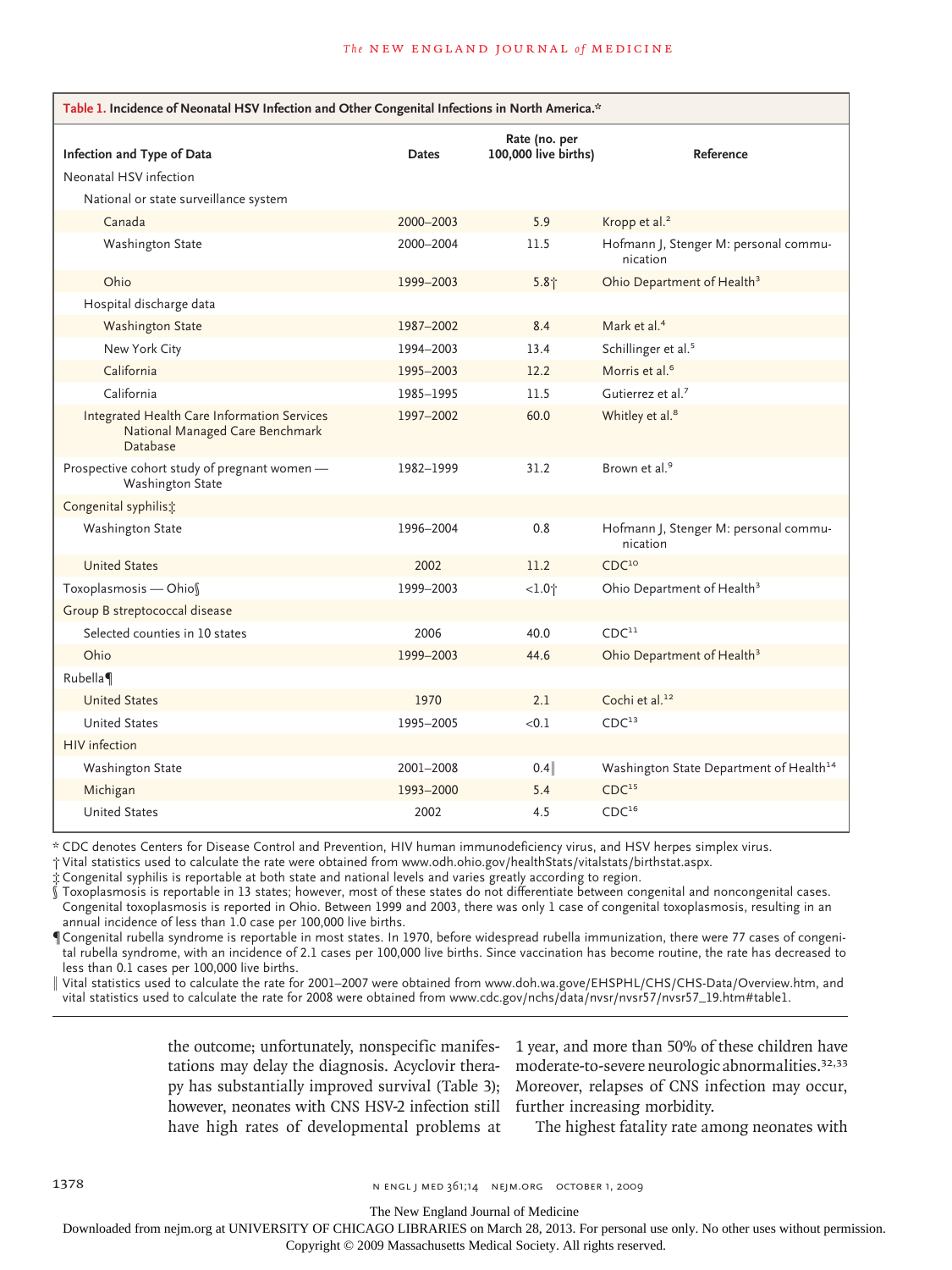#### Current Concepts



HSV infection is associated with disseminated in- to 50% of cases of neonatal HSV infection, all infection; these infections, which account for 25% of case series, involve multiple organs (e.g., the lungs, liver, and brain) and are clinically indistinguishable from bacterial sepsis.<sup>29,32,33</sup> The risk of death from disseminated neonatal HSV infection is high (30%), even with antiviral therapy.<sup>32,33</sup> Any vesicular rash in a neonate should be evaluated for HSV infection. Since a rash is absent in up with pleocytosis.<sup>35</sup>

fants younger than 4 weeks with CNS infection or ME sepsis syndromes should undergo a laboratory DE evaluation, preferably with a PCR assay for HSV; the assessment should also include assessment of plasma and blood samples for HSV DNA.<sup>23,34</sup> A PCR assay of cerebrospinal fluid for HSV is considered to be cost-effective in febrile newborns should underg vitil Cive<br>T

The New England Journal of Medicine

Downloaded from nejm.org at UNIVERSITY OF CHICAGO LIBRARIES on March 28, 2013. For personal use only. No other uses without permission.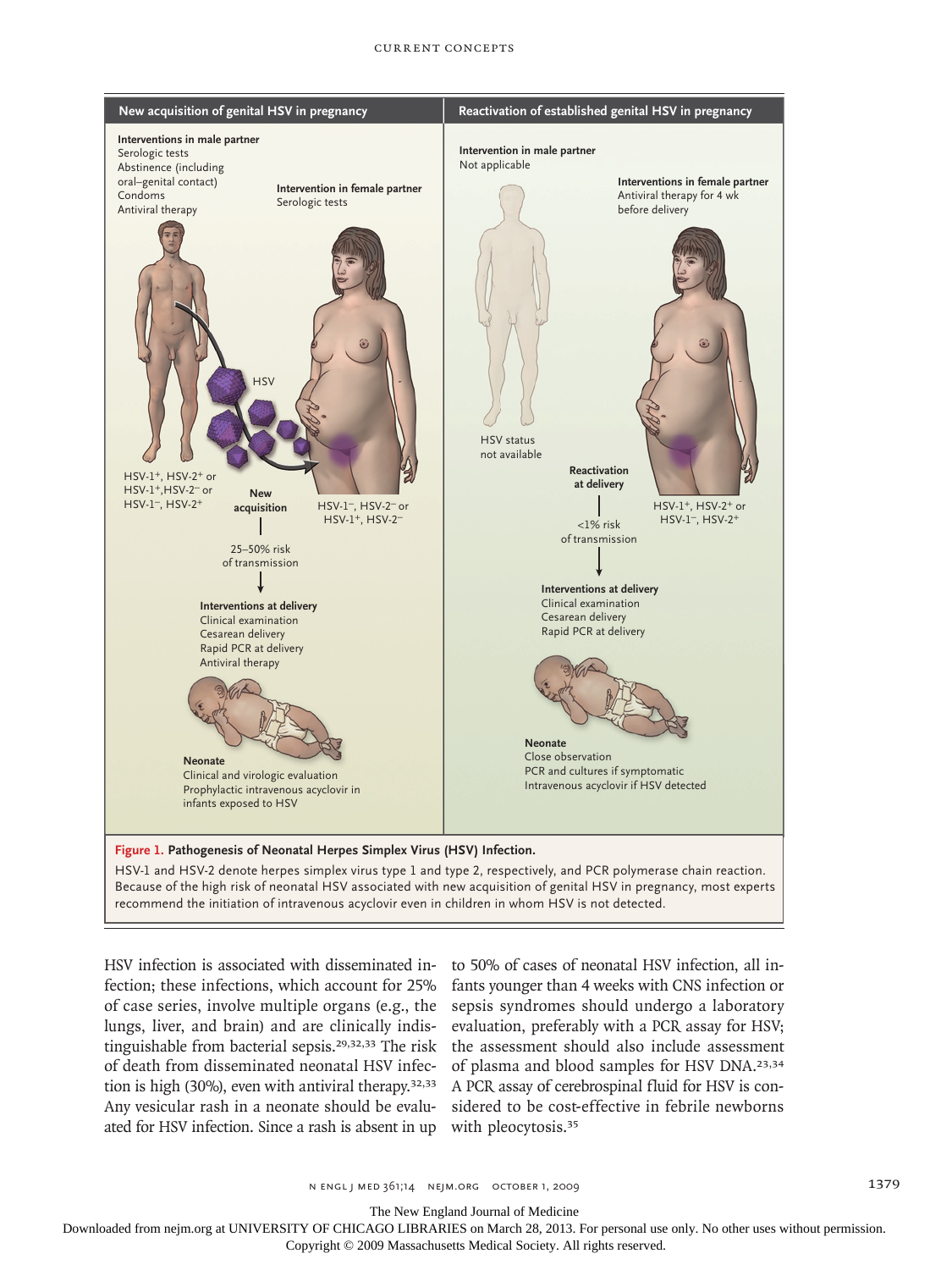| Table 2. Common Misperceptions about Neonatal Herpes.*                                                  |                                                                                                                                                                                                                                                                                                        |  |  |  |
|---------------------------------------------------------------------------------------------------------|--------------------------------------------------------------------------------------------------------------------------------------------------------------------------------------------------------------------------------------------------------------------------------------------------------|--|--|--|
| Misperception                                                                                           | Evidence                                                                                                                                                                                                                                                                                               |  |  |  |
| Most infants with neonatal HSV infection are born to<br>women with a history of genital herpes.         | Most cases of maternal-fetal transmission involve wom-<br>en with undiagnosed genital herpes, many of whom<br>have acquired HSV-1 or HSV-2 for the first time near<br>term.                                                                                                                            |  |  |  |
| HSV-1 infection usually is acquired from nonmaternal<br>sources.                                        | Neonatal HSV-1 infection accounts for 30–50% of all re-<br>ported cases of HSV-1 infection; more than three<br>fourths of cases are from recently acquired genital<br>HSV-1 in the mother, with subsequent transmission<br>to the infant during delivery.                                              |  |  |  |
| Suppressive antiviral therapy at the end of pregnancy<br>eliminates the risk of neonatal HSV infection. | Suppressive acyclovir reduces the frequency of genital le-<br>sions near term and the frequency of cesarean deliv-<br>ery; there are no data to suggest it reduces the risk of<br>neonatal herpes.                                                                                                     |  |  |  |
| Most infants with neonatal herpes have vesicular le-<br>sions.                                          | Neonatal HSV infection often presents with a sepsislike<br>syndrome or with a new onset of seizures. Skin or<br>mucosal lesions may appear only late in the disease<br>course, or not at all.                                                                                                          |  |  |  |
| Cutaneous HSV infection in the infant can be treated<br>with topical or oral antiviral agents.          | All cases of presumptive neonatal HSV infection should<br>be treated with intravenous acyclovir. Infants with<br>confirmed disease of the skin, eyes, and mucosa<br>should be treated with 60 mg/kg/day for 14 days, and<br>infants with CNS or disseminated disease should be<br>treated for 21 days. |  |  |  |
| IgM antibodies are useful for the diagnosis of neonatal<br>herpes.                                      | IgM assays are not reliable. HSV DNA detection is the<br>optimal method for diagnosis. <sup>†</sup>                                                                                                                                                                                                    |  |  |  |
|                                                                                                         |                                                                                                                                                                                                                                                                                                        |  |  |  |

\* CNS denotes central nervous system, HSV herpes simplex virus, HSV-1 HSV type 1, and HSV-2 HSV type 2.  $\dagger$  Data are from Sullender et al.<sup>22</sup> and the American Academy of Pediatrics.<sup>23</sup>

## TREATMENT OF NEONATAL HSV Infection

Antiviral therapy with intravenous acyclovir reduces mortality from 85% to 31% among infants with disseminated disease and from 50% to 6% among infants with CNS disease (Table 3). Acyclovir at a dose of 20 mg per kilogram of body weight given intravenously every 8 hours for 21 days is recommended for disseminated and CNS disease,<sup>23</sup> and the same dose for 14 days is recommended for disease limited to the skin and mucous membranes. Many experts also recommend the 14-day regimen for asymptomatic infants born to women who acquired HSV infection near term.<sup>23</sup> Acyclovir is superior to vidarabine, the only other antiviral agent that has been systematically evaluated for neonatal HSV infection. Transient neutropenia has been detected in about 20% of infants treated with these high doses of acyclovir, but it has not been reported to result in clinically significant adverse outcomes.<sup>33</sup> Rare cases of acyclovir-resistant neonatal HSV infection have been reported.

#### PR EVENTION OF NEONATAL HSV Infection

Neonatal HSV infection is as severe as other neonatal infections for which preventive strategies have been implemented, and it remains one of the most serious neonatal infections (Table 3). The medical literature and popular press report an ongoing controversy about the best strategies for the prevention of neonatal HSV infection, with diverse and sometimes conflicting conclusions.36-40 Since this is an area of common misunderstanding, we review these issues.

#### **Reducing Acquisition of HSV-1 and HSV-2 in Late Pregnancy**

Development of a vaccine that prevents the acquisition of HSV-1 and HSV-2 would be the most effective strategy for reducing cases of neonatal herpes. However, at present, such a vaccine is not available. Protective immunity against HSV is incompletely understood, and the commonly used animal models — mice and guinea pigs — share only certain aspects of human HSV infections; this

The New England Journal of Medicine

Downloaded from nejm.org at UNIVERSITY OF CHICAGO LIBRARIES on March 28, 2013. For personal use only. No other uses without permission.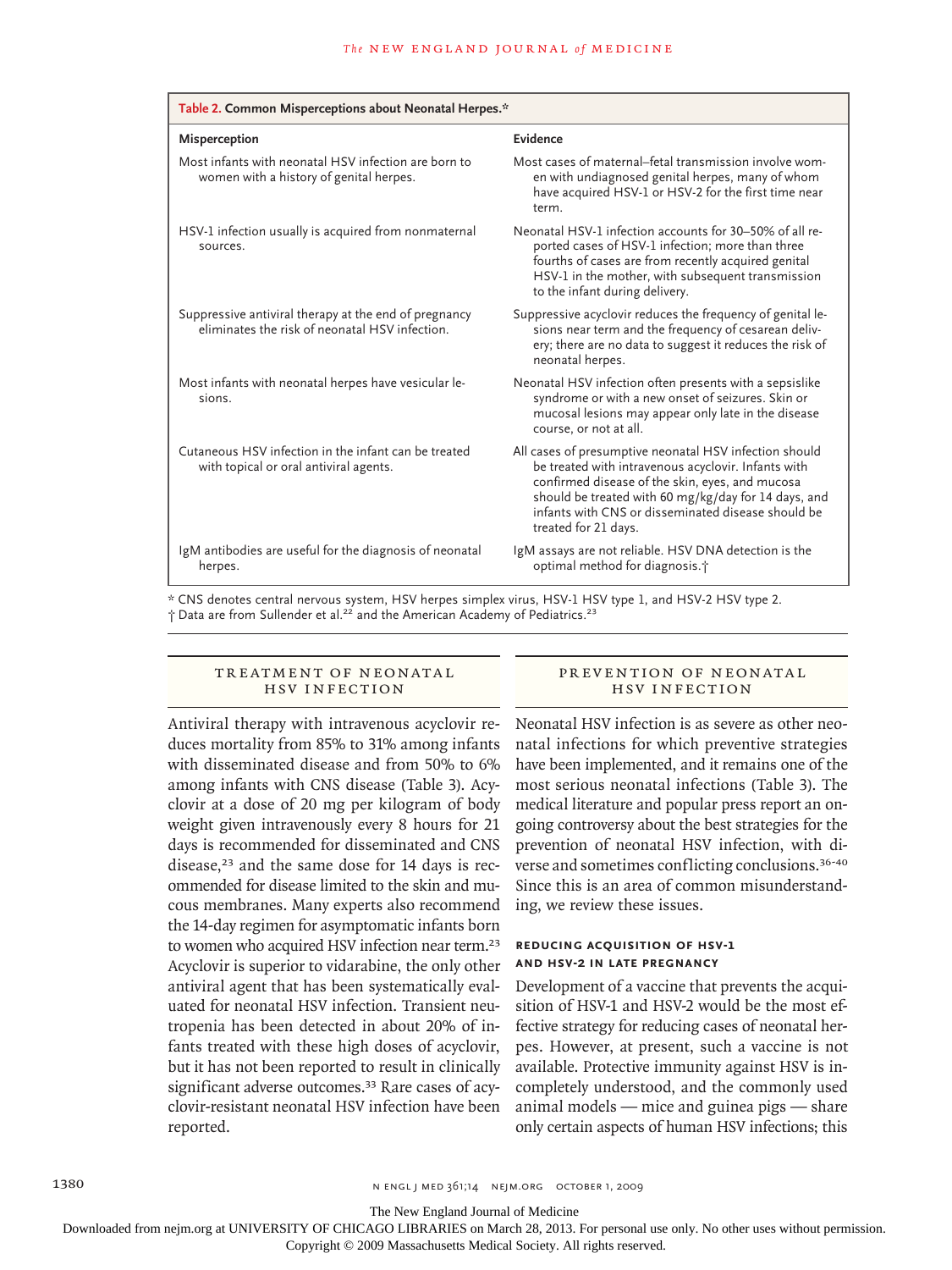| Table 3. Outcome of Neonatal Herpes.* |            |                      |            |                      |  |  |
|---------------------------------------|------------|----------------------|------------|----------------------|--|--|
| <b>Site of Disease</b>                |            | Death                |            | Normal Outcome;      |  |  |
|                                       | No Therapy | IV Antiviral Therapy | No Therapy | IV Antiviral Therapy |  |  |
|                                       | percent    |                      |            |                      |  |  |
| Disseminated                          | 85         | 31                   | Rare       | 83                   |  |  |
| Central nervous system                | 50         | 6                    | Rare       | 31                   |  |  |
| Skin, eyes, and mucosa                | 0‡         | $\Omega$             | 62         | 100                  |  |  |

\* Data on patients who did not receive therapy are from Whitley et al.,31 and data on patients who received intravenous (IV) antiviral therapy are from Kimberlin et al. $32$ 

† A normal outcome is defined as the achievement of developmental milestones within 24 months after infection.

‡ Skin, eye, and mucosal infection will progress to encephalitis or disseminated disease in the absence of antiviral therapy in a high proportion of infants.

has limited the development of candidate vaccines against HSV. Previous investigational vaccines have lacked efficacy against HSV-2 infection in clinical trials; a single-antigen recombinant vaccine was shown to have partial efficacy against HSV-2 disease but only marginal efficacy in reducing the rate of acquisition of HSV-2 among seronegative women. A phase 3 trial of this product is under way. An effective HSV-2 vaccine for pregnant women would need to prevent subclinical reactivation of HSV at the time of delivery in order to prevent neonatal herpes.

Other proposed strategies for reducing the rate of acquisition of HSV during pregnancy include counseling of all women to avoid unprotected sexual intercourse and unprotected oral–genital contact in late pregnancy, serologic testing of pregnant women to identify those at risk for HSV acquisition, and serologic testing of pregnant women and their partners to identify those with discordant serologic status. These strategies rely on a change in sexual behavior by pregnant women at risk. Advocates of abstinence in late pregnancy emphasize its universal applicability and low cost. However, this approach does not apply to pregnant women with previous HSV-2 infection, who account for 30 to 60% of women in most obstetrical practices. Moreover, abstinence alone is an approach that is untested, and studies of abstinence in other situations cast doubt on its effectiveness.<sup>41,42</sup>

The use of demographic and clinical characteristics to identify women at high risk for transmission of HSV to neonates is a potentially costeffective strategy; this approach was initially adopted for testing for hepatitis B virus (HBV) infection, HIV infection, and group B streptococcal disease in pregnancy. A recent population-based case–control study of neonatal HSV infection in Washington State showed that demographic or clinical characteristics could not be used to identify women at high risk for transmitting HSV to their infants; these findings suggest that such a selective approach is not likely to be effective.<sup>4</sup> Universal testing is now recommended for HBV infection, HIV infection, and group B streptococcal disease in pregnancy.

Type-specific serologic testing for HSV to identify women at risk for acquiring genital herpes near term also has been advocated as a potential preventive strategy. Knowledge of HSV status in women who are at special risk for acquiring infection near term may allow more effective counseling on behaviors to reduce risk, such as abstinence or protected coitus in the last trimester in combination with avoidance of oral–genital contact (cunnilingus). Surveys show that women are interested in testing for HSV during pregnancy and that the psychosocial distress resulting from an unexpectedly positive result of an HSV-2 serologic test is minimal and transient.<sup>43,44</sup> Serologic identification of infection status is widely advocated and has been successful in the prevention of HIV infection in the United States and Africa.45,46 Critical to the knowledge of serologic status is the effectiveness of strategies that target pregnant women identified as being HSV-2–seronegative. Condoms appear to have a 50% rate of efficacy in reducing the risk of HSV transmission from men to women and from women to men.<sup>47</sup> Valacyclovir therapy in patients with HSV-2 infection also reduces the risk of sexual transmission to the susceptible partner, by 48%.48 However, pregnancy may increase susceptibility to the

The New England Journal of Medicine

Downloaded from nejm.org at UNIVERSITY OF CHICAGO LIBRARIES on March 28, 2013. For personal use only. No other uses without permission.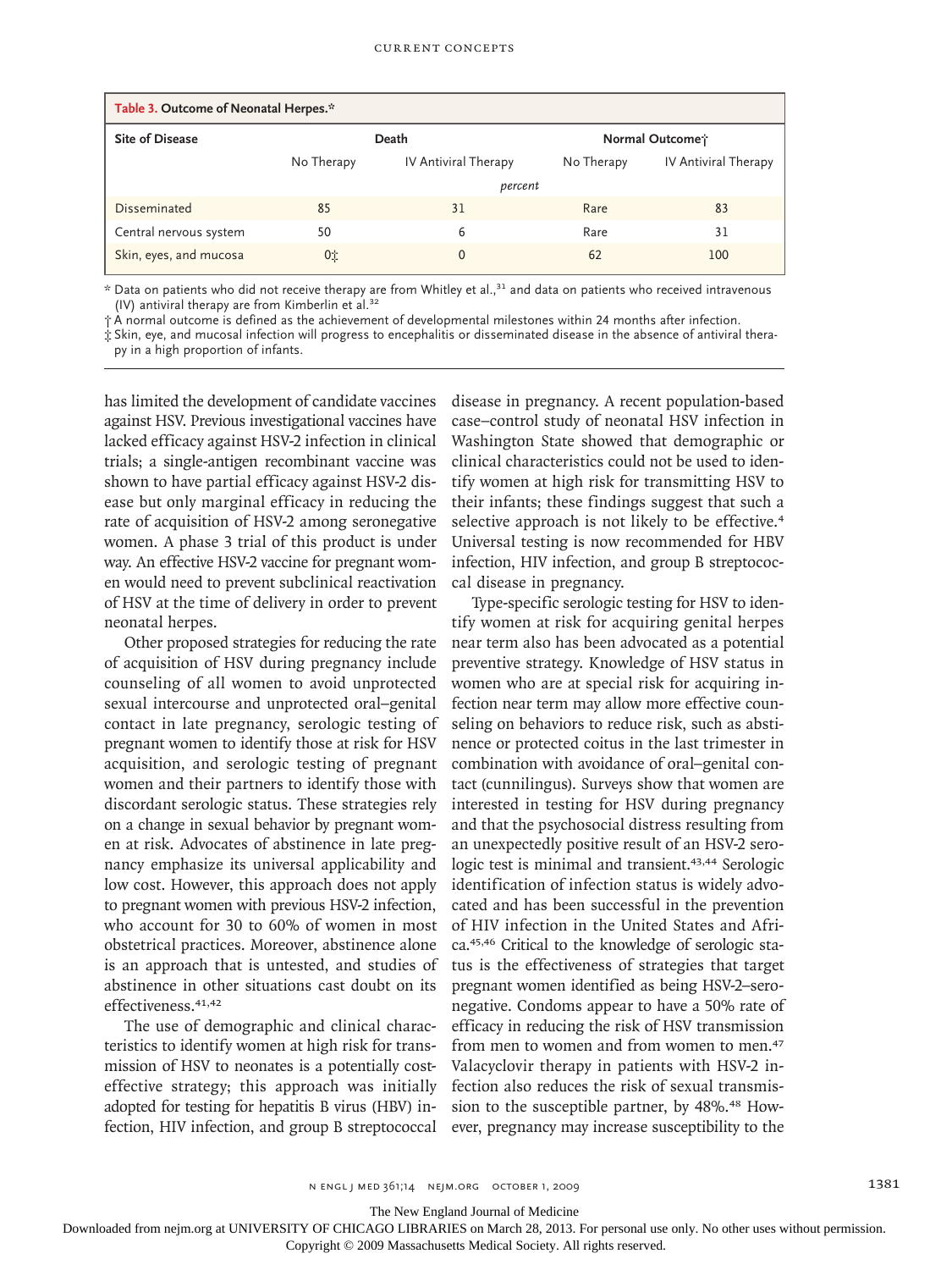acquisition of HSV; it is not known whether the use of condoms or antiviral therapy in the HSV-2–positive sexual partners of seronegative pregnant women will have protective effects in the women.<sup>49</sup>

Serologic testing of both the pregnant woman and her partner has also been suggested a strategy that identifies 12 to 20% of cases in which the partner is HSV-seropositive and the pregnant woman is HSV-seronegative (and at risk for infection).50,51 This approach may be expensive and may not be applicable when a woman has multiple partners during pregnancy. However, the advantage of such an approach is that it targets high-risk couples for intensive behavioral strategies, including consistent condom use. This approach also is most amenable to the use of antiviral therapy in the HSV-2–infected male partner. There have been no clinical trials to determine whether the identification of couples with discordant results of serologic testing will reduce incident maternal HSV infection, and such trials are needed.

The aforementioned approaches address the reduction of incident HSV-2 infections. Since neonatal HSV-1 infection accounts for 30 to 50% of cases of neonatal herpes,<sup>2</sup> attention to the role that genital HSV-1 infection plays in neonatal infection seems prudent, especially since commercial assays for determining antibody status are available for both HSV-1 and HSV-2. We are unaware of any studies that have examined strategies to prevent genital HSV-1 infection.

### **Reducing Neonatal Herpes in HSV-2– Seropositive Women**

Type-specific HSV-2 serologic testing during pregnancy can identify women who are HSV-2–seropositive but who have unrecognized genital herpes. On the basis of this information, obstetrical strategies can be instituted to reduce the risk of transmission of infection, such as minimizing the use of invasive monitoring devices (Fig. 2). The public health advantage of such testing is less clear. The diagnosis of newly recognized genital herpes and explanation of the attendant risks during pregnancy (as well as the risk of transmission to sexual partners) require considerable effort. Approximately 20 to 25% of patients would require counseling about a new disease. For a practitioner who sees neonatal HSV infection rarely (in 1 in 5000 to 1 in 10,000 deliveries), this approach

may be viewed as impractical. Moreover, the optimal strategy for treating women with newly identified, established genital HSV-2 infection in pregnancy is unclear.

Current guidelines recommend cesarean deliveries in women with clinical evidence of recurrent genital herpes at term (Fig. 2).<sup>24</sup> Several small studies have shown that the use of antiviral agents daily at the end of pregnancy can reduce recurrences of genital HSV infection and shedding at term, as well as the need for subsequent cesarean deliveries,52 but these studies have not addressed the question of whether such treatment can reduce the risk of neonatal HSV infection. Neonatal transmission of the virus from women who are HSV-2– seropositive is rare; thus, a large number of mothers and neonates would need to receive antiviral therapy to prevent a single case of neonatal HSV infection. The levels of acyclovir in amniotic fluid can be similar to those seen in infants treated with systemic acyclovir, and neutropenia develops in up to 20% of such infants.33 Although a pharmacologic approach may offer a potential benefit in reducing morbidity from cesarean deliveries due to HSV infection, the widespread exposure of neonates to acyclovir has not been tested and could have unnecessary toxic effects. Thus, the routine use of antiviral agents in HSV-2–seropositive women in late pregnancy, especially in the majority of women without a history of genital herpes, should be based on evidence of efficacy in reducing the incidence of neonatal HSV infection and minimal toxic effects in the infant.

Because of the risk of morbidity in the mother, many authorities recommend that recently acquired genital HSV infections in pregnant women should be treated with antiviral medications.<sup>24</sup> Acyclovir is not teratogenic and may be administered either orally in pregnant women with a first episode of genital herpes or intravenously in pregnant women with severe HSV infection. A common regimen in pregnant women with a first episode of genital herpes is acyclovir at a dose of 400 mg given orally three times a day or valacyclovir at a dose of 500 mg given orally twice daily for 7 to 10 days. No data are available to assess whether such therapy reduces the rate of infection among infants.

## **Identifying Infants at Risk**

The isolation of HSV from the maternal genital tract at delivery is associated with a risk of neo-

The New England Journal of Medicine

Downloaded from nejm.org at UNIVERSITY OF CHICAGO LIBRARIES on March 28, 2013. For personal use only. No other uses without permission.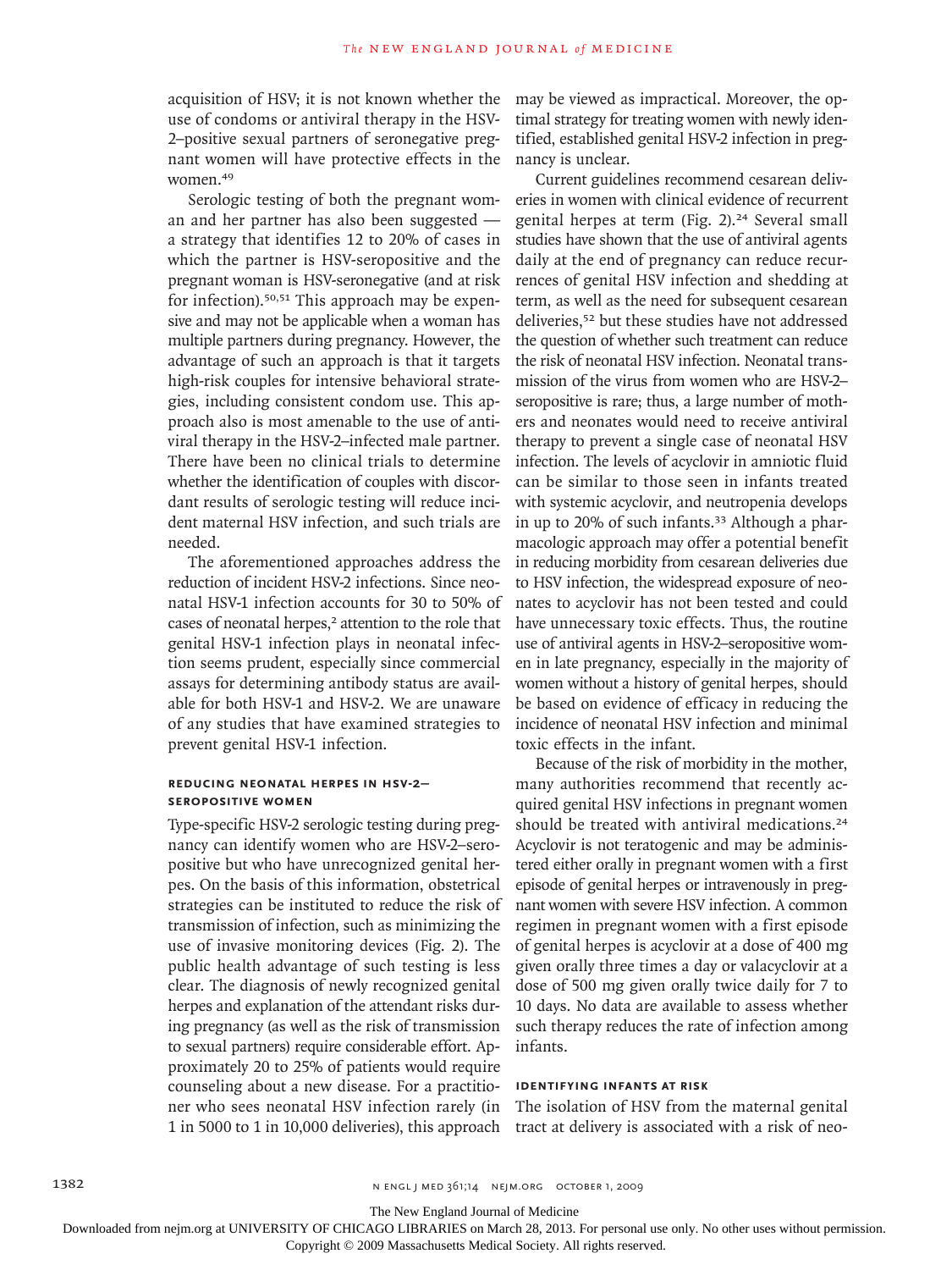natal HSV infection that is more than 300 times as high as the risk among infants with mothers in whom the virus has not been isolated.9 Other risk factors associated with acquisition of the virus include the use of fetal-scalp monitors and the presence of cervical HSV infection (Fig. 2). The identification of infants who have been exposed to HSV allows resources to be directed to infants at highest risk. This strategy could be applied to infants born to mothers with first or recurrent episodes of HSV infection, with antiviral prophylaxis (or early expectant therapy) initiated in exposed infants. This approach requires a rapid, accurate assay to detect HSV shedding at delivery, initiation of early antiviral therapy in infants at risk, and determination of the effectiveness of the therapy in reducing acquisition of HSV and in improving the outcome for infected infants (Table 3).

Rapid PCR assays have been developed for many diseases, implemented in field hospitals, and used for testing samples obtained from women in labor.53,54 In addition, point-of-care tests to identify HSV-2–specific antibodies have been developed and are commercially available, allowing clinicians to determine whether the risk of neonatal infection is high (in a seronegative mother) or low (in a seropositive mother); many authorities use these tests to determine whether systemic acyclovir prophylaxis should be administered.55 At present, data on the optimal treatment of infants exposed to HSV at birth are scarce. The use of antiviral prophylaxis has been quite effective in preventing HSV-1 or HSV-2 infection in neonatal animal models.56 One recommendation is to follow infants born to mothers who have HSV-2 shedding at term, with sequential sampling to detect the virus in urine and in the mucosa, in conjunction with close clinical follow-up to assess the infant for signs of illness and to initiate systemic therapy if HSV infection is present.<sup>23</sup> This approach could result in the early initiation of therapy in infants with neonatal HSV infection; early treatment is strongly associated with a favorable outcome.32,33,57 Thus, the identification and observation of infants exposed to HSV would at least provide "best practices" monitoring. Alternatively, antiviral therapy could be initiated at birth in infants whose mothers did not have HSV antibodies, since their risk of invasive disease would be high. Infants born to women with antibodies to the viral type detected could be closely followed.



Figure 2. Risk of Transmission of Herpes Simplex Virus (HSV) Infection<br>to the Neonate.

to the reomete:<br>Data are based on a study of 202 pregnant women in whom HSV was iso-**SIZE** lated.<sup>9</sup>

 $\overline{\phantom{a}}$ 

22p3

 $\overline{\phantom{a}}$ 

These approaches, although potentially attractive, need to be empirically evaluated.

ARTIST: ts

In summary, whether it is caused by HSV-1 or HSV-2, neonatal HSV infection is severe and persistent in the United States, with an incidence exceeding that of other infectious diseases for which nationwide preventive strategies have been established. The tools to devise better preventive strategies have been developed, and several strategies for reducing rates of infection have been outlined. Current guidelines issued by the American College of Obstetrics and Gynecology provide useful treatment tools but are not directed at the prevention of neonatal HSV infection, and they appear not to have altered the epidemiologic patterns of neonatal HSV infection in the United States in the past decade.<sup>24</sup> A concentrated effort to conduct studies that may provide guidance for effectively reducing the incidence of neonatal HSV infection is needed and will require an alliance between practitioners and academicians.

Supported by grants from the National Institutes of Health (PO1 AI-30731, R37 AI-42528, and CA-15704).

Dr. Corey reports receiving consulting fees from AiCuris, which is developing treatments for HSV and cytomegalovirus infections, and from GenPhar for advice on developing a recombinant adenovirus for the prevention of Ebola and Marburg viruses; being listed as a coinventor on several patents describing antigens and epitopes to which T-cell responses to HSV-2 are directed (these proteins have the potential to be used in candidate vaccines against HSV); and receiving fees for serving as the head of the scientific advisory board of Immune Design, including equity shares that are less than 1% ownership. Dr. Wald reports receiving grant support from GlaxoSmithKline, consulting fees from AiCuris, Astellas, Immune Design, and Medigene, and speaking fees from Merck Vaccines. No other potential conflict of interest relevant to this article was reported.

The New England Journal of Medicine

Downloaded from nejm.org at UNIVERSITY OF CHICAGO LIBRARIES on March 28, 2013. For personal use only. No other uses without permission.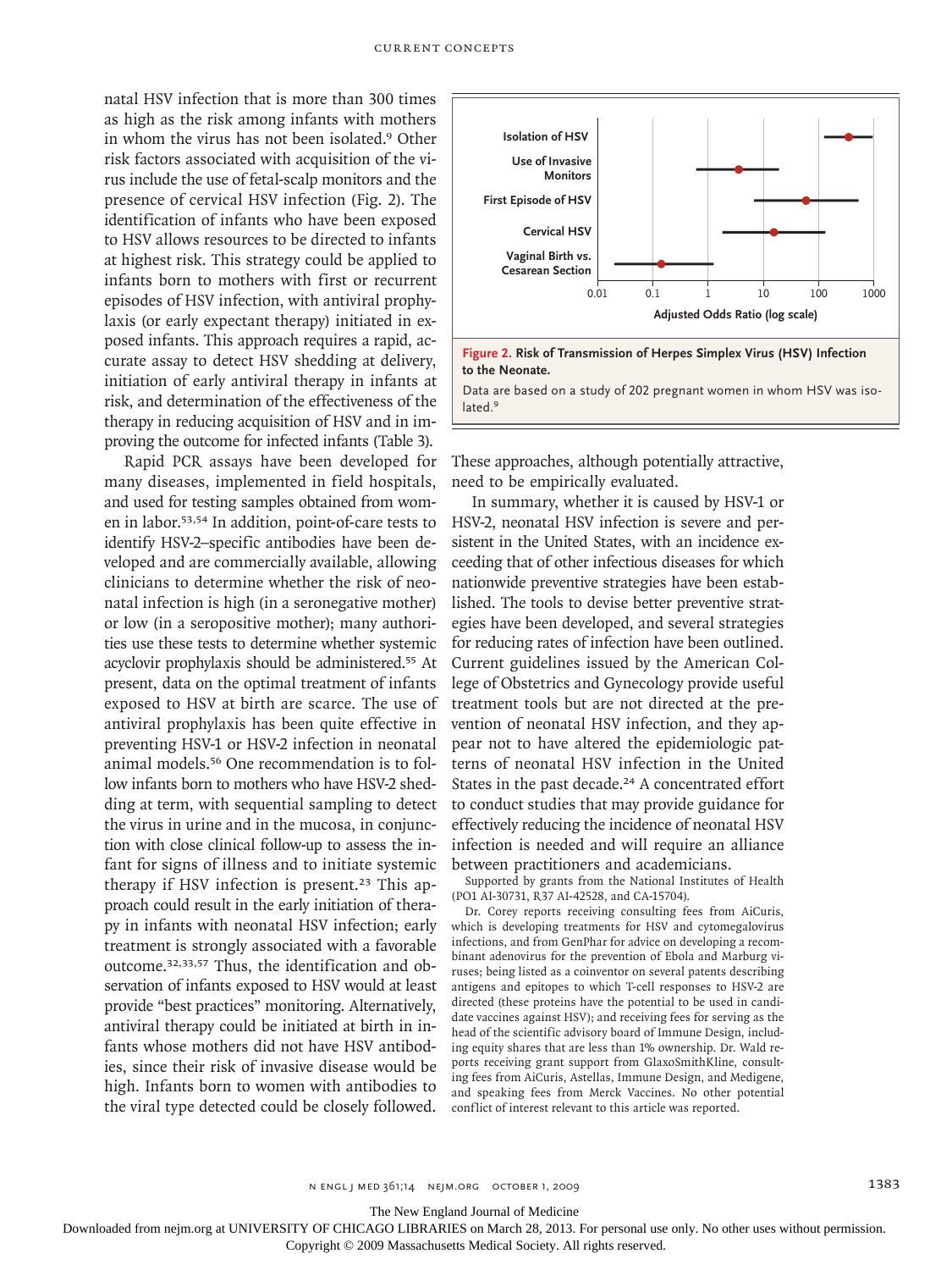#### **References**

**1.** Centers for Disease Control and Prevention. Genital herpes: CDC fact sheet, 2007. (Accessed September 4, 2009, at http://www.cdc.gov/std/herpes/STDFactherpes.htm.)

**2.** Kropp RY, Wong T, Cormier L, et al. Neonatal herpes simplex virus infections in Canada: results of a 3-year national prospective study. Pediatrics 2006;117: 1955-62.

**3.** Reported cases of select notifiable diseases. Columbus: Ohio Department of Health. (Accessed September 4, 2009, at http://www.odh.ohio.gov/ASSETS/82F501 350E3E430489D1EEEA27B8E0E1/99-03. pdf+notifiable+diseases+1999-2003&hl= en&g1=us.)

**4.** Mark KE, Kim HN, Wald A, Gardella C, Reed SD. Targeted prenatal herpes simplex virus testing: can we identify women at risk of transmission to the neonate? Am J Obstet Gynecol 2006;194:408-14.

**5.** Schillinger JA, Klingler E, Pathela P, et al. Estimating the incidence of neonatal herpes infection in New York City, 1994– 2003: implications for formulating a national case definition. Presented at the 2006 National STD Prevention Conference, Jacksonville, FL, May 8–11, 2006.

**6.** Morris SR, Bauer HM, Samuel MC, Gallagher D, Bolan G. Neonatal herpes morbidity and mortality in California, 1995-2003. Sex Transm Dis 2008;35:14-8. **7.** Gutierrez KM, Halpern MSF, Maldonado Y, Arvin AM. The epidemiology of neonatal herpes simplex virus infections in California from 1985 to 1995. J Infect Dis 1999;180:199-202.

**8.** Whitley R, Davis EA, Suppapanya N. Incidence of neonatal herpes simplex virus infections in a managed-care population. Sex Transm Dis 2007;34:704-8.

**9.** Brown ZA, Wald A, Morrow RA, Selke S, Zeh J, Corey L. Effect of serologic status and cesarean delivery on transmission rates of herpes simplex virus from mother to infant. JAMA 2003;289:203-9.

**10.** Congenital syphilis — United States, 2002. MMWR Morb Mortal Wkly Rep 2004; 53:716-9.

**11.** Trends in perinatal group B streptococcal disease — United States, 2000–2006. MMWR Morb Mortal Wkly Rep 2009;58: 109-12.

**12.** Cochi SL, Edmonds LE, Dyer K, et al. Congenital rubella syndrome in the United States, 1970-1985: on the verge of elimination. Am J Epidemiol 1989;129:349-61. **13.** Elimination of rubella and congenital rubella syndrome — United States, 1969– 2004. MMWR Morb Mortal Wkly Rep 2005; 54:279-82.

**14.** Washington State HIV/AIDS fact sheet. Olympia: Washington State Department of Health. (Accessed September 4, 2009, at http://www.doh.wa.gov/cfh/HIV\_AIDS/ prev\_edu/docs/fs2-09wastate.pdf.)

**15.** Progress toward elimination of perinatal HIV infection — Michigan, 1993– 2000. MMWR Morb Mortal Wkly Rep 2002;51:93-7.

**16.** Achievements in public health: reduction in perinatal transmission of HIV infection — United States, 1985–2005. MMWR Morb Mortal Wkly Rep 2006;55: 592-7.

**17.** Meissner HC, Reef SE, Cochi S. Elimination of rubella from the United States: a milestone on the road to global elimination. Pediatrics 2006;117:933-5.

**18.** Reef SE, Cochi SL. The evidence for the elimination of rubella and congenital rubella syndrome in the United States: a public health achievement. Clin Infect Dis 2006;43:Suppl 3:S123-S125.

**19.** Reef SE, Redd SB, Abernathy E, Zimmerman L, Icenogle JP. The epidemiological profile of rubella and congenital rubella syndrome in the United States, 1998-2004: the evidence for absence of endemic transmission. Clin Infect Dis 2006;43:Suppl 3:S126-S132.

**20.** Averhoff F, Zucker J, Vellozzi C, et al. Adequacy of surveillance to detect endemic rubella transmission in the United States. Clin Infect Dis 2006;43:Suppl 3:S151-S157. **21.** Brown ZA, Selke SA, Zeh J, et al. The acquisition of herpes simplex virus during pregnancy. N Engl J Med 1997;337:509-15. **22.** Sullender WM, Yasukawa LL, Schwartz M, et al. Type-specific antibodies to herpes simplex virus type 2 (HSV-2) glycoprotein G in pregnant women, infants exposed to maternal HSV-2 infection at delivery, and infants with neonatal herpes. J Infect Dis 1988;157:164-71.

**23.** Herpes simplex. In: Pickering LK, ed. Red Book, 2009: the report of the Committee on Infectious Diseases. Elk Grove Village, IL: American Academy of Pediatrics, 2009:363-73.

**24.** ACOG Committee on Practice Bulletins. ACOG practice bulletin: clinical management guidelines for obstetrician-gynecologist: No. 82, June 2007: management of herpes in pregnancy. Obstet Gynecol 2007;109:1489-98.

**25.** Watts DH, Brown ZA, Money D, et al. A double-blind, randomized, placebo-controlled trial of acyclovir in late pregnancy for the reduction of herpes simplex virus shedding and cesarean delivery. Am J Obstet Gynecol 2003;188:836-43.

**26.** Andrews WW, Kimberlin DF, Whitley R, Cliver S, Ramsey PS, Deeter R. Valacyclovir therapy to reduce recurrent genital herpes in pregnant women. Am J Obstet Gynecol 2006;194:774-81.

**27.** Hensleigh PA, Andrews WW, Brown Z, Greenspoon J, Yasukawa L, Prober CG. Genital herpes during pregnancy: inability to distinguish primary and recurrent infections clinically. Obstet Gynecol 1997; 89:891-5.

**28.** Wald A, Huang ML, Carrell D, Selke S, Corey L. Polymerase chain reaction for detection of herpes simplex virus (HSV) DNA on mucosal surfaces: comparison with HSV isolation in cell culture. J Infect Dis 2003;188:1345-51.

**29.** Kimberlin DW. Herpes simplex virus infections in neonates and early childhood. Semin Pediatr Infect Dis 2005;16:271-81.

**30.** Gesundheit B, Grisaru-Soen G, Greenberg D, et al. Neonatal genital herpes simplex virus type 1 infection after Jewish ritual circumcision: modern medicine and religious tradition. Pediatrics 2004;114(2): e259-e263.

**31.** Whitley RJ, Nahmias AJ, Soong SJ, Galasso GG, Fleming CL, Alford CA. Vidarabine therapy of neonatal herpes simplex virus infection. Pediatrics 1980;66: 495-501.

**32.** Kimberlin DW, Lin CY, Jacobs RF, et al. Natural history of neonatal herpes simplex virus infections in the acyclovir era. Pediatrics 2001;108:223-9.

**33.** Kimberlin DW, Lin CY, Jacobs RF, et al. Safety and efficacy of high-dose intravenous acyclovir in the management of neonatal herpes simplex virus infections. Pediatrics 2001;108:230-8.

**34.** Diamond C, Mohan K, Hobson A, Frenkel L, Corey L. Viremia in neonatal herpes simplex virus infections. Pediatr Infect Dis J 1999;18:487-9.

**35.** Caviness AC, Demmler GJ, Swint JM, Cantor SB. Cost-effectiveness analysis of herpes simplex virus testing and treatment strategies in febrile neonates. Arch Pediatr Adolesc Med 2008;162:665-74.

**36.** Urato AC, Caughey AB. Universal prenatal herpes screening is a bad idea in pregnancy. Lancet 2006;368:898-9.

**37.** Armstrong D. Baby talk: drug firm's cash sways debate over test for pregnant women. Wall Street Journal. December 15, 2006.

**38.** Thung SF, Grobman WA. The costeffectiveness of routine antenatal screening for maternal herpes simplex virus-1 and -2 antibodies. Am J Obstet Gynecol 2005;192:483-8.

**39.** Cleary KL, Paré E, Stamilio D, Macones GA. Type-specific screening for asymptomatic herpes infection in pregnancy: a decision analysis. BJOG 2005;112:731-6. **40.** Qutub M, Klapper P, Vallely P, Cleator G. Genital herpes in pregnancy: is screening cost-effective? Int J STD AIDS 2001; 12:14-6.

1384 n engl j med 361;14 nejm.org october 1, 2009

The New England Journal of Medicine

Downloaded from nejm.org at UNIVERSITY OF CHICAGO LIBRARIES on March 28, 2013. For personal use only. No other uses without permission.